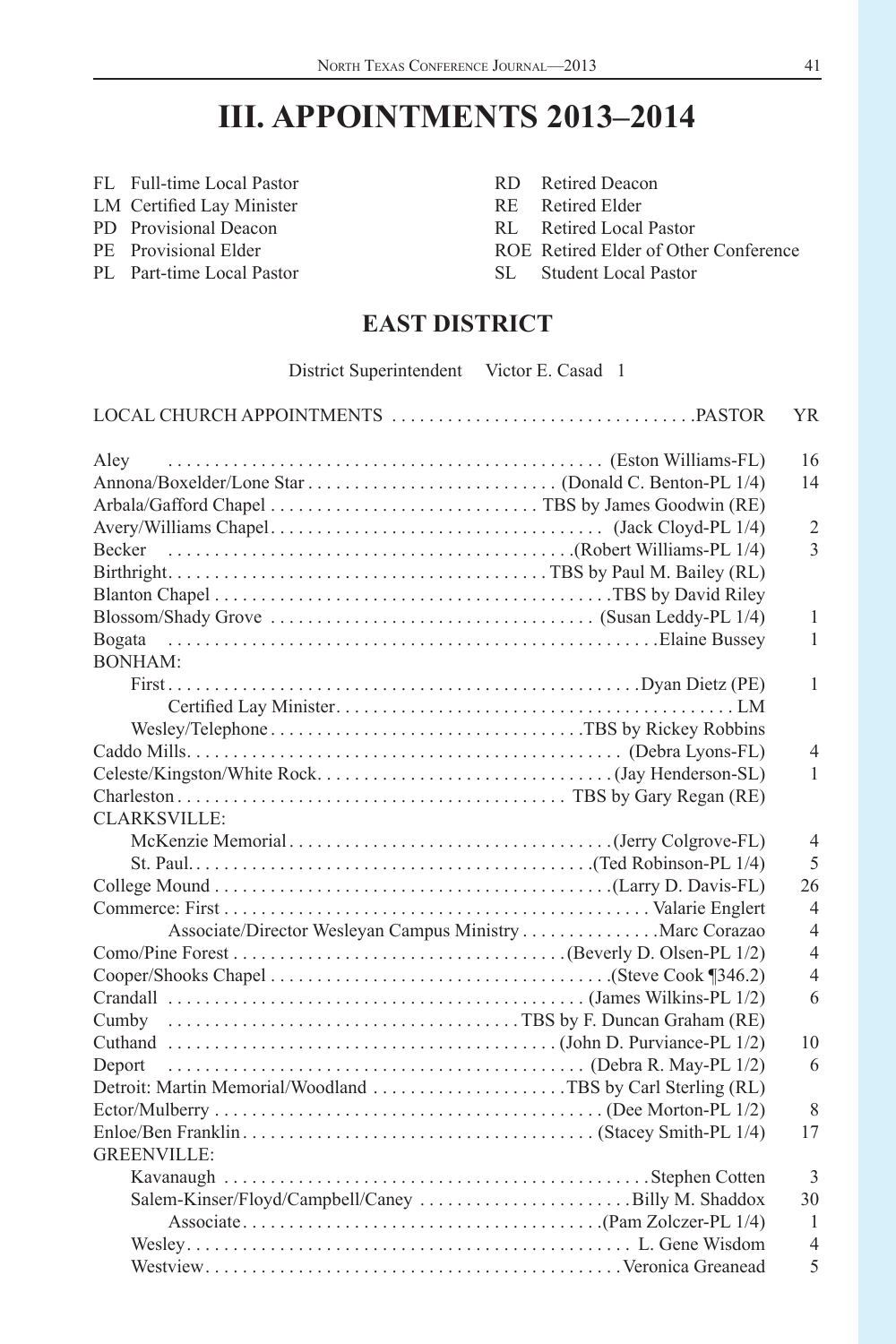| <b>HONEY GROVE:</b>                                                 |                |
|---------------------------------------------------------------------|----------------|
|                                                                     | 6              |
|                                                                     | 1              |
| (Elizabeth Glass Turner-PL 1/4)<br>Kemp                             | 1              |
|                                                                     | $\overline{2}$ |
|                                                                     | $\overline{2}$ |
|                                                                     | $\overline{2}$ |
|                                                                     | 3              |
|                                                                     | 9              |
|                                                                     | 3              |
| North Lamar Parish:                                                 |                |
| Belk/Chicota/Powderly/Mt. Tabor-Sumner  (William Mark Hutchison-FL) | 10             |
|                                                                     | 5              |
|                                                                     |                |
| PARIS:                                                              |                |
|                                                                     | $\overline{c}$ |
|                                                                     | 1              |
|                                                                     | $\overline{3}$ |
|                                                                     | 9              |
|                                                                     | $\mathbf{1}$   |
|                                                                     | 12             |
|                                                                     | 3              |
|                                                                     |                |
|                                                                     |                |
|                                                                     | 3              |
|                                                                     | 1              |
| <b>SULPHUR SPRINGS:</b>                                             |                |
|                                                                     | 3              |
|                                                                     | 6              |
|                                                                     | $\overline{2}$ |
| <b>TERRELL:</b>                                                     |                |
|                                                                     | 1              |
|                                                                     | 1              |
|                                                                     | 1              |
|                                                                     | 7              |
|                                                                     | $\overline{4}$ |
| WINNSBORO:                                                          |                |
|                                                                     | $\overline{2}$ |
|                                                                     |                |
|                                                                     | 11             |
|                                                                     |                |

| Michael D. Moore (PE) $($ 326.2)  Chaplain, Vitas Innovative Hospice Care, Greenville |  |
|---------------------------------------------------------------------------------------|--|

CERTIFIED LAY MINISTER (LM) ASSIGNMENTS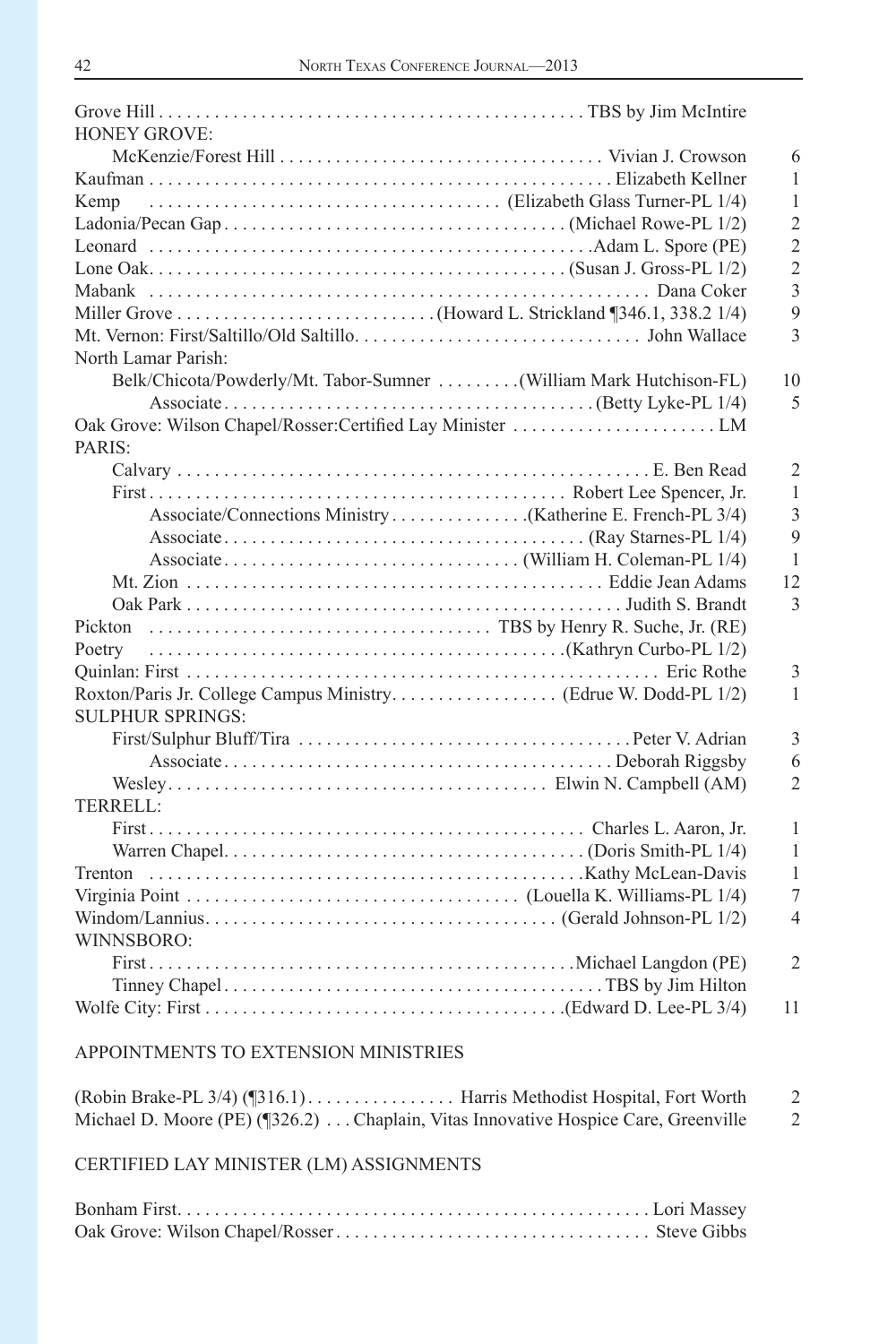# **METRO DISTRICT**

| District Superintendent Camille Gaston 1                             |                |
|----------------------------------------------------------------------|----------------|
|                                                                      | YR.            |
| CARROLLTON                                                           |                |
|                                                                      |                |
|                                                                      | 1              |
|                                                                      | 16             |
|                                                                      | 16             |
|                                                                      | $\overline{2}$ |
| DALLAS:                                                              |                |
|                                                                      | 1              |
|                                                                      | 9              |
|                                                                      | $\overline{4}$ |
|                                                                      | 12             |
|                                                                      | $\overline{2}$ |
|                                                                      | 10             |
|                                                                      |                |
|                                                                      | $\overline{4}$ |
|                                                                      | 6              |
|                                                                      |                |
|                                                                      |                |
|                                                                      | 12<br>2        |
|                                                                      | 5              |
|                                                                      | $\overline{2}$ |
|                                                                      | $\overline{2}$ |
|                                                                      | $\overline{3}$ |
|                                                                      | $\overline{3}$ |
|                                                                      | $\mathbf{1}$   |
|                                                                      | 5              |
|                                                                      | $\overline{7}$ |
|                                                                      | $\mathbf{1}$   |
|                                                                      | $\overline{2}$ |
|                                                                      | $\mathbf{1}$   |
|                                                                      | $\mathbf{1}$   |
|                                                                      |                |
|                                                                      | $\mathbf{1}$   |
|                                                                      | 22             |
|                                                                      | 21             |
|                                                                      | $\overline{2}$ |
|                                                                      | 11             |
|                                                                      | 6              |
| Associate/Munger Place Extension. (David Andrew Forrest (PE) [346.1) | $\overline{4}$ |
|                                                                      | $\overline{2}$ |
|                                                                      | 10             |
|                                                                      | 5              |
|                                                                      | $\overline{3}$ |
|                                                                      | $\overline{4}$ |
|                                                                      | 10             |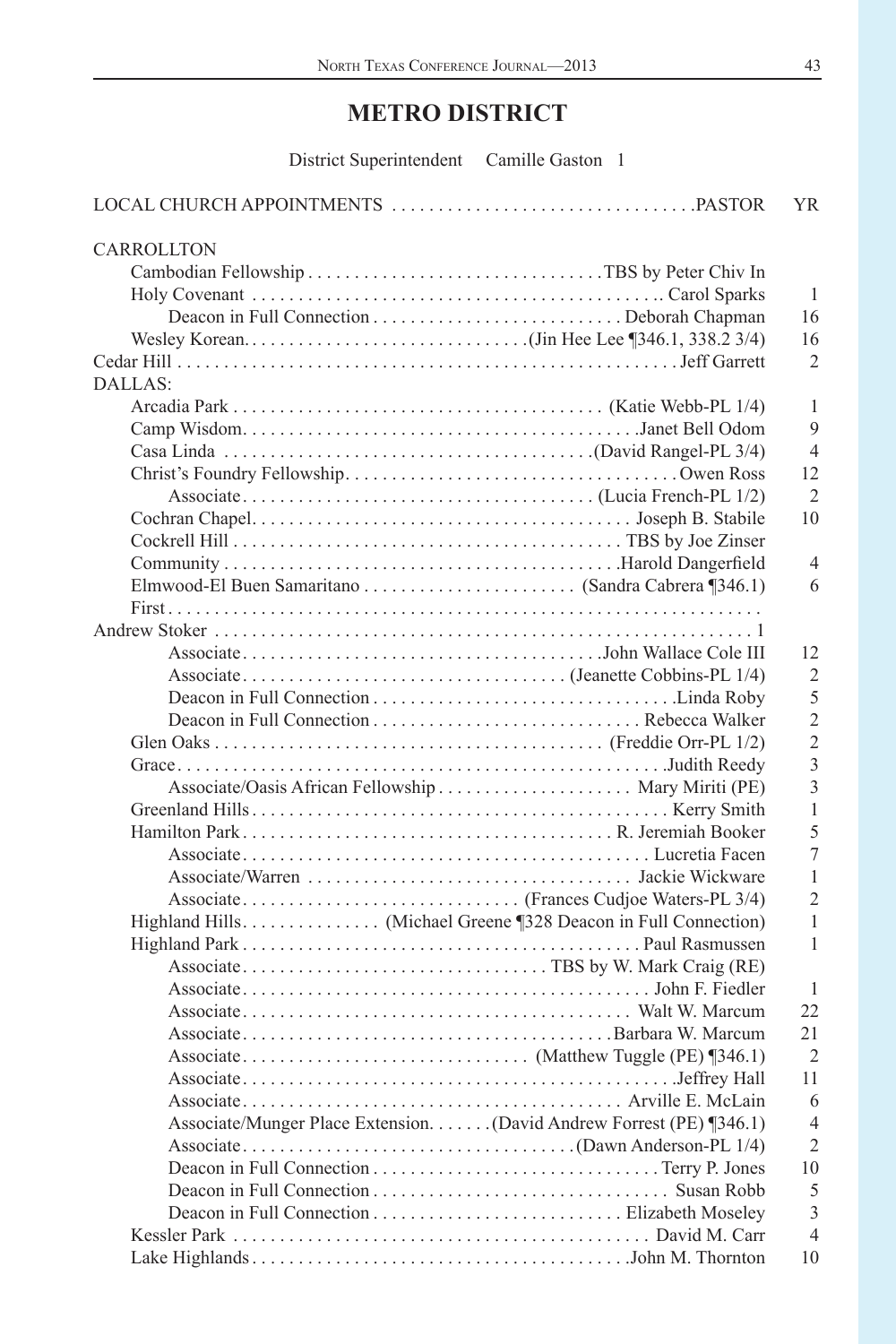|              | 17             |
|--------------|----------------|
|              | 3              |
|              | 8              |
|              | 5              |
|              | 17             |
|              | 13             |
|              | 10             |
|              | 6              |
|              | $\overline{4}$ |
|              | $\overline{4}$ |
|              | 13             |
|              | 7              |
|              | $\overline{2}$ |
|              | $\mathbf{1}$   |
|              | $\overline{4}$ |
|              | $\overline{2}$ |
|              | $\overline{7}$ |
|              | 6              |
|              | 3              |
|              | $\mathbf{1}$   |
|              | $\overline{2}$ |
|              |                |
|              | $\overline{2}$ |
|              | 1              |
|              | 8              |
|              | $\overline{2}$ |
|              | 1              |
|              | 3              |
|              | $\overline{3}$ |
|              | $\mathbf{1}$   |
|              | 17             |
|              | 5              |
|              | $\overline{3}$ |
|              | 23             |
|              | 6              |
|              | $\overline{2}$ |
|              | 8              |
|              |                |
|              | 1              |
|              |                |
|              | $\overline{2}$ |
|              | $\overline{7}$ |
|              | 1              |
|              | 6              |
|              | 3              |
|              | 12             |
|              | $\overline{2}$ |
| DESOTO:      |                |
|              | 8              |
|              | 4              |
|              | $\overline{2}$ |
|              | $\overline{2}$ |
| DUNCANVILLE: |                |
|              | 1<br>8         |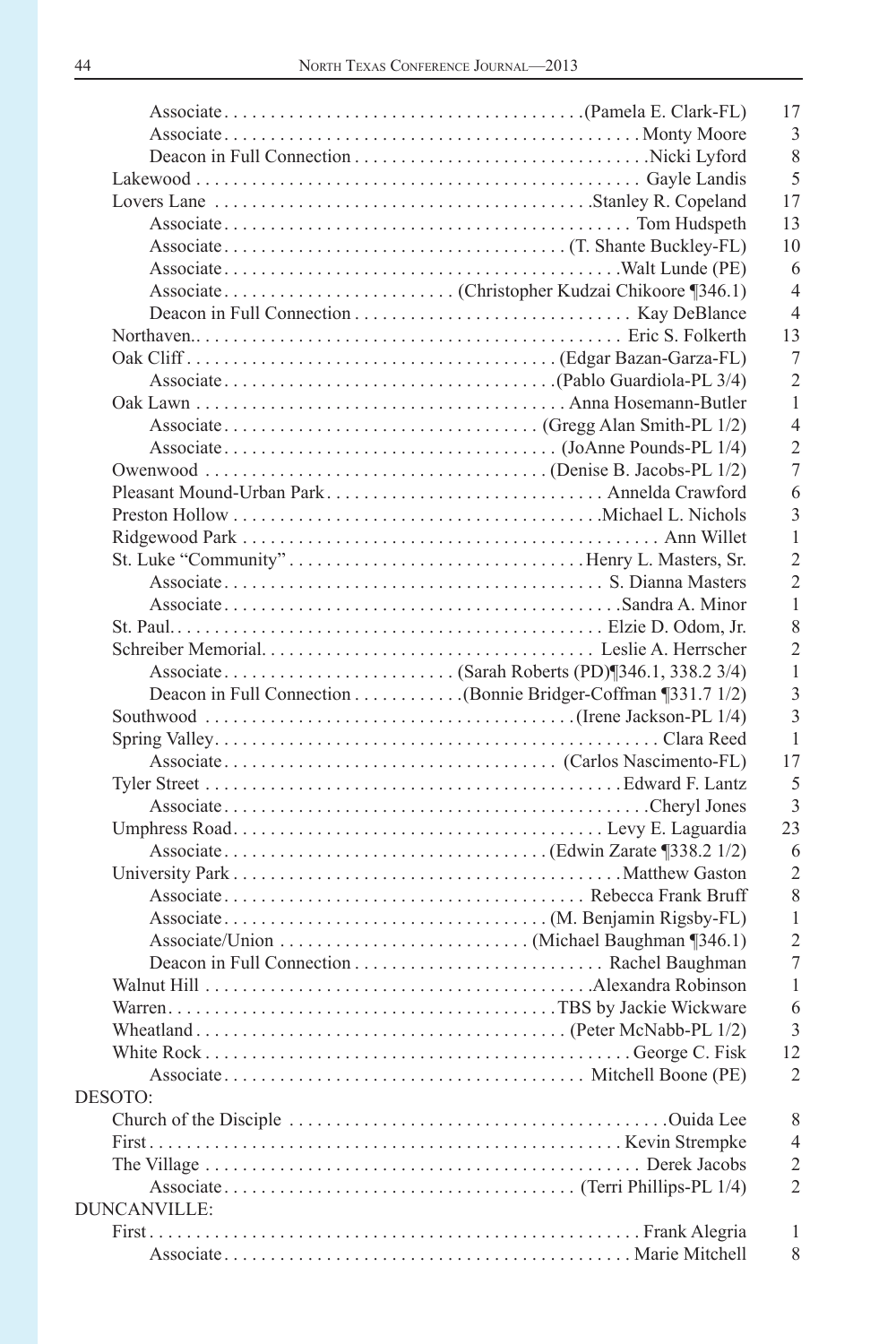|                        | $\overline{4}$ |
|------------------------|----------------|
|                        | 5              |
| <b>FARMERS BRANCH:</b> |                |
|                        | 1              |
|                        | 3              |
|                        |                |
|                        |                |
|                        | $\overline{2}$ |
|                        | $\overline{2}$ |
| <b>GARLAND:</b>        |                |
|                        | $\overline{2}$ |
|                        | 3              |
|                        | $\overline{4}$ |
|                        | 18             |
|                        | 8              |
|                        | 5              |
|                        | 19             |
|                        | 7              |
| <b>GRAND PRAIRIE:</b>  |                |
|                        | 8              |
|                        | $\overline{2}$ |
|                        |                |
|                        | $\overline{1}$ |
|                        | 10             |
|                        | $\mathbf{1}$   |
| IRVING:                |                |
|                        | 3              |
|                        |                |
|                        | 7              |
|                        | 3              |
|                        | 6              |
|                        | 24             |
|                        | $\mathbf{1}$   |
|                        | 3              |
|                        | 1              |
|                        | 9              |
|                        |                |
|                        | 8              |
|                        | 6              |
| <b>MESQUITE:</b>       |                |
|                        | 3              |
|                        | 9              |
|                        | $\overline{4}$ |
|                        | $\mathbf{1}$   |
|                        |                |
| <b>RICHARDSON:</b>     |                |
|                        | 22             |
|                        | $\overline{4}$ |
|                        | $\overline{2}$ |
|                        |                |
|                        |                |
|                        | 13             |
|                        | 18             |
|                        | 12             |
|                        | $\overline{4}$ |
|                        | $\overline{2}$ |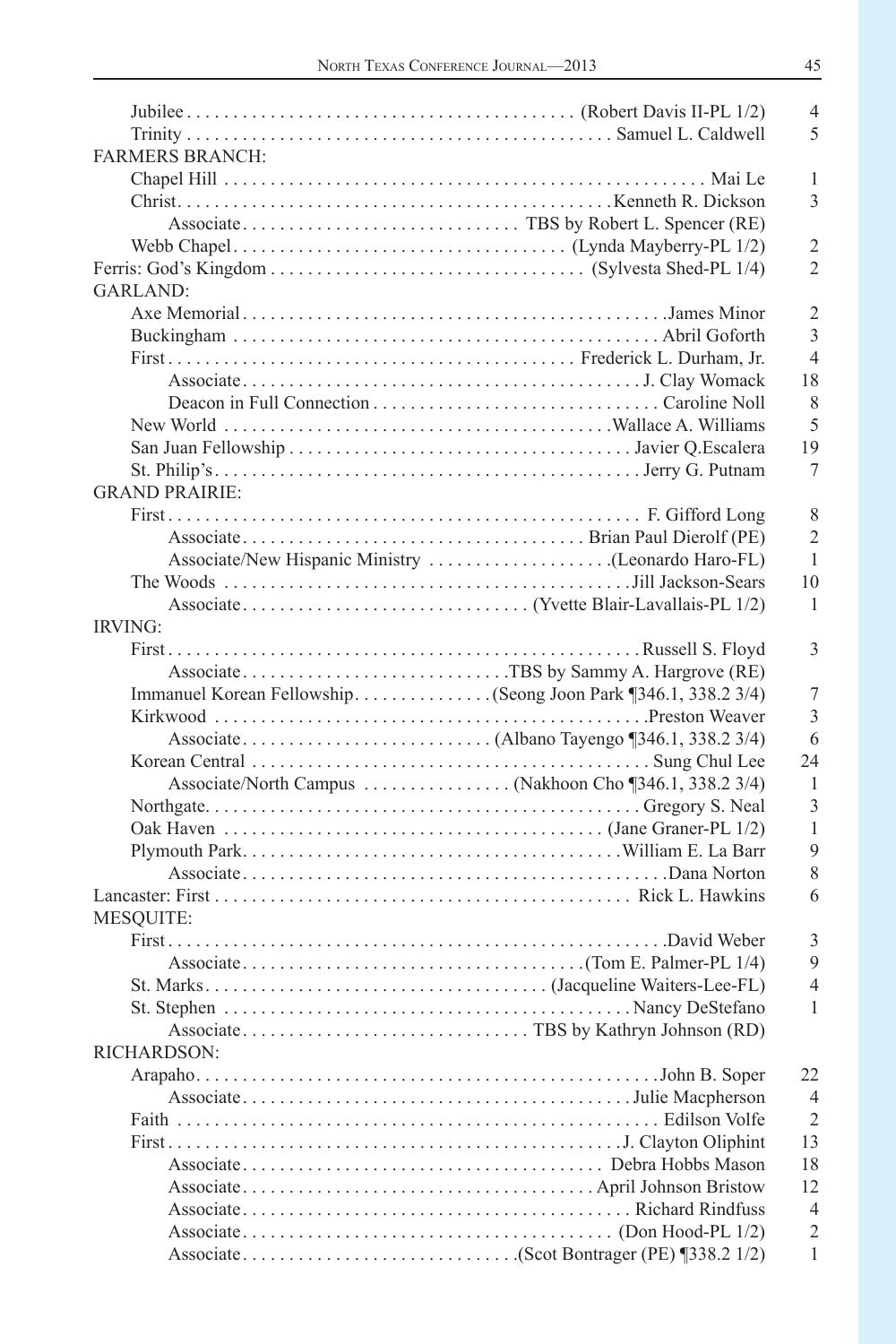| -13            |
|----------------|
| $\overline{4}$ |
| $\overline{2}$ |

| Shawn Bakker (PD), Commissioned, Deacon Track (¶331.1b)Assoc. Gen. Sec., GBGM, NY          | 6                              |
|--------------------------------------------------------------------------------------------|--------------------------------|
|                                                                                            | $\overline{4}$                 |
|                                                                                            |                                |
| C. C. Young Memorial Home                                                                  | $\overline{4}$                 |
| George D. Bond (¶344.1a(3)) Prof., Dept. Religion, Northwestern University, IL             | 39                             |
| Veronica Brown, Deacon in Full Connection (¶331.1a) Genesis Two/Hamilton Park UMC          | $\,8\,$                        |
| William J. Bryan III (1344.1a(3)) Director of Intern Prog. & Prof. Formation, Perkins, SMU | 17                             |
|                                                                                            | 6                              |
|                                                                                            |                                |
|                                                                                            | 3                              |
| Gloria Fowler (¶344.1a(1))  Assoc. Director of New Church Development                      |                                |
| & Congregational Transformation, NTC                                                       | $\sqrt{2}$                     |
| Larry W. George (¶344.1a(1)). . Asst. to Bishop and Director of Missional Outreach, NTC    | $\overline{4}$                 |
|                                                                                            | 33                             |
| Joel B. Green (¶344.1a(3)) Professor, Fuller Theological Seminary, CA                      | $\tau$                         |
|                                                                                            | $\overline{3}$                 |
|                                                                                            | 5                              |
|                                                                                            | $\,1\,$                        |
| (Johnny "J.B." Jackson-FL) (1316.1) Dallas Indian UMC, OIMC Conference                     |                                |
|                                                                                            | $\mathbf{1}$<br>$\overline{3}$ |
| Shonda Jones (¶344.1a(3)) Assoc. Dean of Admissions, Wake Forest, NC                       | 10                             |
| Dwight H. Judy (RE)  Director/Assoc. Prof, Garrett Evang. Theol. Sem., Evanston, IL        |                                |
|                                                                                            | 14                             |
| Sarah Heaner Lancaster (¶344.1a(3)) Prof. Theol., Meth. Theological School, OH             | 17                             |
| William B. Lawrence (¶344.1a(3)) Dean, Perkins School of Theology, SMU                     | 12                             |
| Thomas R. McKnight (¶344.1d)The Methodist Church in Ireland                                | 27                             |
| Timothy E. McLemore (1344.1a(3)). Assoc. Director Public Affairs, Perkins, SMU             | $\overline{4}$                 |
|                                                                                            |                                |
|                                                                                            | $\overline{4}$                 |
|                                                                                            |                                |
| & Congregational Transformation, NTC                                                       | 7                              |
|                                                                                            | 6                              |
|                                                                                            | $\overline{4}$                 |
|                                                                                            | $\mathbf{1}$                   |
| JamesPaul Qazilbash (PD), Commissioned, Deacon Track (¶331.1a)                             |                                |
|                                                                                            | $\overline{c}$                 |
|                                                                                            | $\overline{4}$                 |
| Kathryn Self Ransdell (¶344.1d). United Church of Canada, Vancouver                        | $\overline{3}$                 |
|                                                                                            | $\overline{3}$                 |
| Joerg Rieger (¶344.1a(3)) Professor of Systematic Theology, Perkins, SMU                   | 19                             |
|                                                                                            | $\overline{3}$                 |
|                                                                                            | 27                             |
| Martha A. Soper (¶344.1a(1)). Director of Leadership Development, NTC                      | $\mathbf{1}$                   |
| Sarah Squires, Deacon in Full Connection (1331.1a) Executive Director,                     |                                |
|                                                                                            | 5                              |
| Mark W. Stamm (1344.1a(3)) Professor, Perkins School of Theology, SMU                      | 6                              |
|                                                                                            |                                |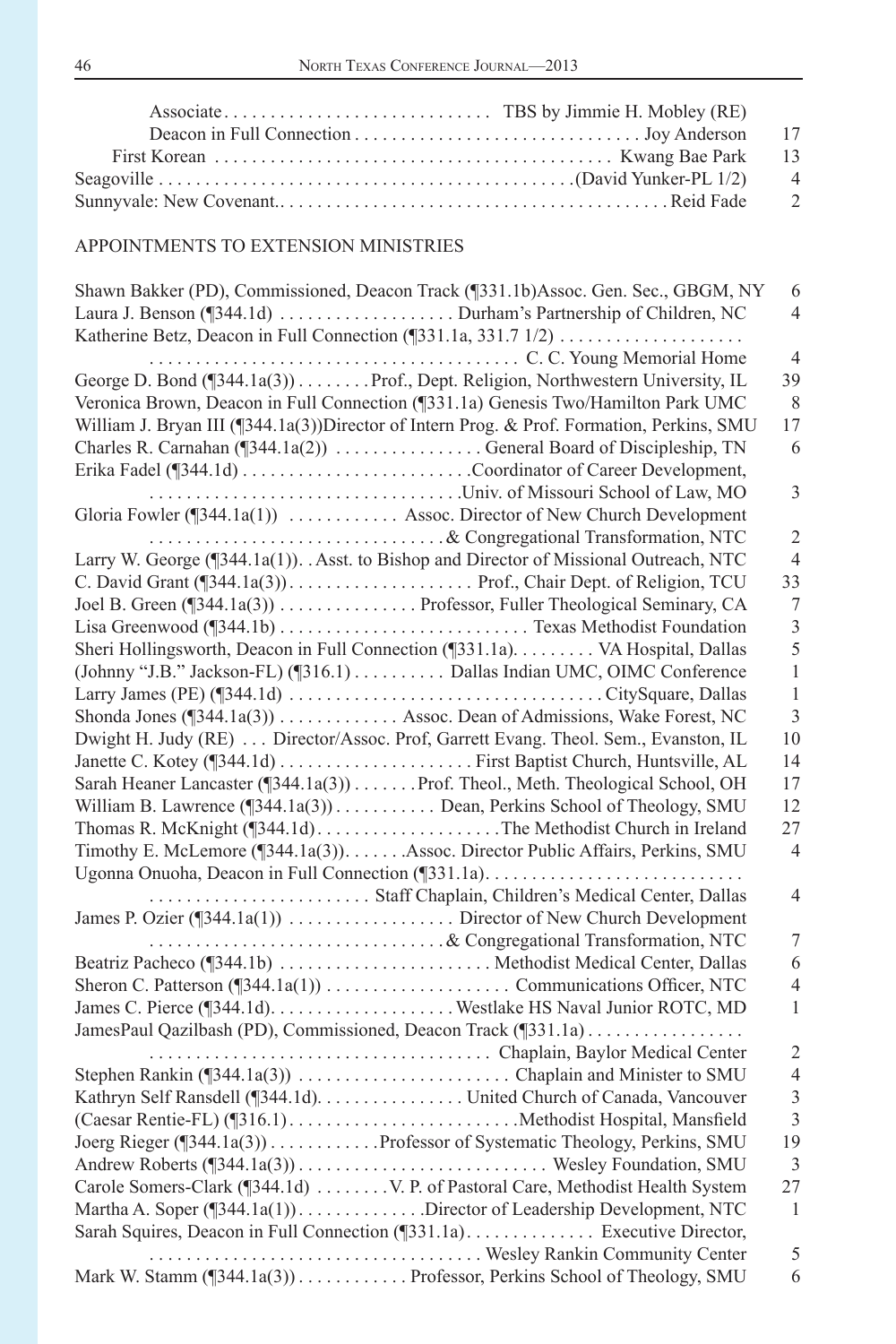|                                                                                          | -3            |
|------------------------------------------------------------------------------------------|---------------|
|                                                                                          |               |
|                                                                                          | $\mathcal{L}$ |
|                                                                                          | -1            |
| Patricia Piron Thresher (1944.1b)Texas Health Resources/Harris Methodist                 | $\mathcal{D}$ |
| C. Patrick Whittemore (¶344.1a(3))Prof., Chaplain, Martin Methodist College, Pulaski, TN | 23            |
| Harry S. Wright, Jr. (1344.1d) Assoc. V. P., Morehouse College, Atlanta, GA              | -6            |
|                                                                                          |               |

### DEACONESS

| Omega Lee S. Ramos (¶1314.2) Umphress Road/Congregational and Community Outreach      |  |
|---------------------------------------------------------------------------------------|--|
| Sandra Wilson Wickberg ( $\P$ 1314.2)  Lake Highlands Librarian & Congregational Care |  |

# **NORTH CENTRAL DISTRICT**

| District Superintendent Ronald D. Henderson 1 |                |
|-----------------------------------------------|----------------|
|                                               | <b>YR</b>      |
| ALLEN:                                        |                |
|                                               | $\overline{4}$ |
|                                               | $\overline{2}$ |
|                                               | 8              |
|                                               | 11             |
|                                               | 13             |
|                                               | $\overline{4}$ |
| Associate/Living Life ChurchJames Abram Smith | 3              |
|                                               | $\overline{4}$ |
|                                               | 1              |
|                                               |                |
| Anna                                          | $\overline{2}$ |
| Argyle                                        | 1              |
| Aubrey.                                       | 6              |
|                                               | $\overline{4}$ |
|                                               | $\overline{2}$ |
| <b>CARROLLTON:</b>                            |                |
|                                               | 3              |
|                                               |                |
|                                               | $\mathbf{1}$   |
|                                               | $\mathbf{1}$   |
|                                               |                |
| Celina                                        | 3              |
|                                               | $\overline{4}$ |
|                                               |                |
|                                               | $\mathbf{1}$   |
|                                               | 6              |
|                                               | 1              |
|                                               | $\mathbf{1}$   |
| <b>DENTON:</b>                                |                |
|                                               | 6              |
|                                               |                |
|                                               | 5              |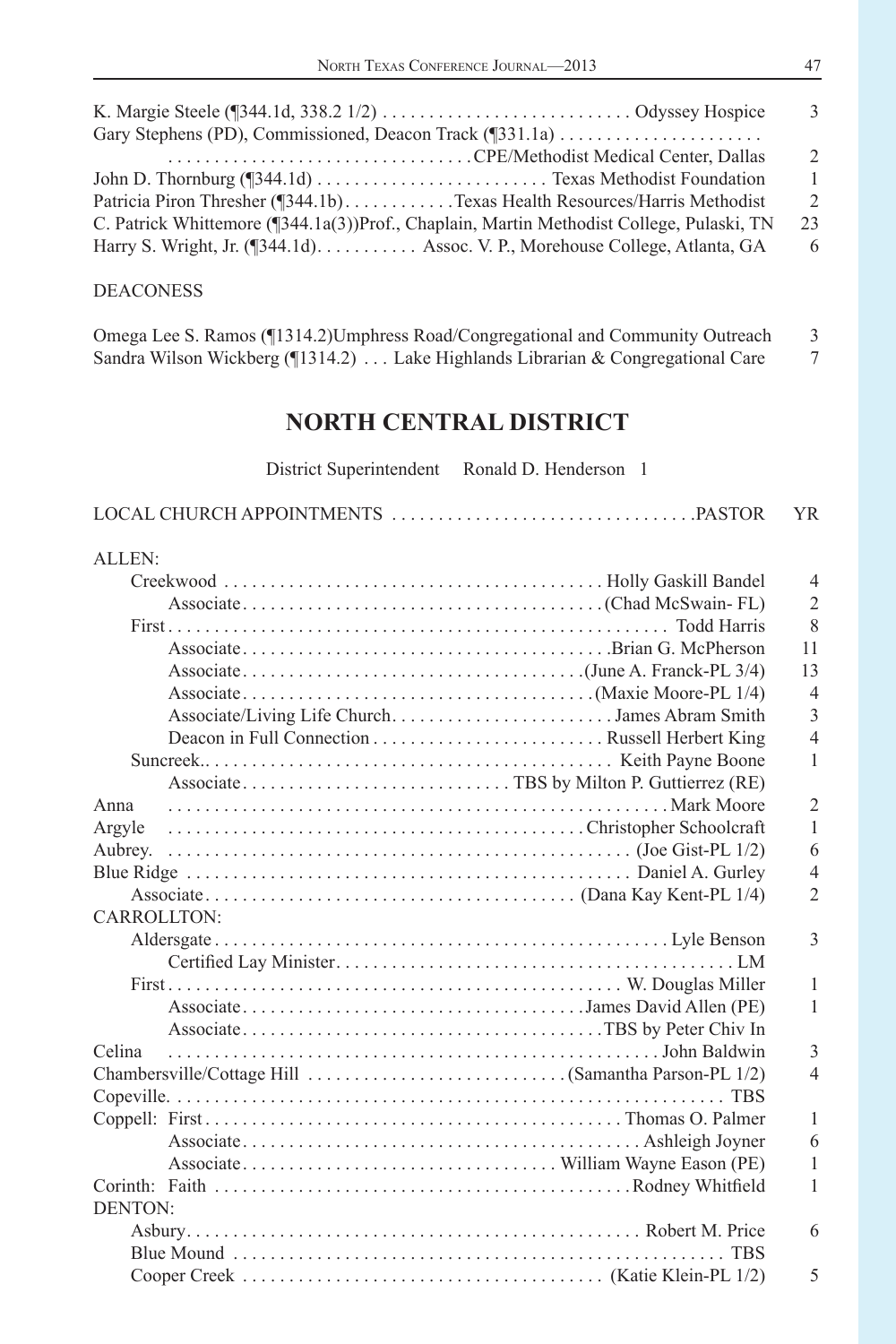|                                               | $\overline{2}$ |
|-----------------------------------------------|----------------|
|                                               | 5              |
|                                               | $\overline{4}$ |
|                                               | 1              |
|                                               | 1              |
|                                               | $\overline{2}$ |
|                                               | $\overline{4}$ |
| <b>FLOWER MOUND:</b>                          |                |
|                                               | 3              |
|                                               | $\overline{2}$ |
|                                               | 1              |
|                                               | $\overline{7}$ |
|                                               | 1              |
|                                               |                |
|                                               | 17             |
|                                               |                |
|                                               | $\overline{4}$ |
|                                               | $\overline{4}$ |
| Forney                                        | $\overline{2}$ |
| <b>FRISCO</b>                                 |                |
|                                               | 1              |
|                                               | 1              |
|                                               | 7              |
|                                               | 5              |
|                                               | 16             |
|                                               | 7              |
| Associate/New Church StartChristopher N. Yost | $\overline{4}$ |
|                                               | $\mathbf{1}$   |
|                                               |                |
|                                               | $\overline{2}$ |
| <b>GARLAND:</b>                               |                |
|                                               | 7              |
|                                               |                |
| Heath                                         | 2              |
|                                               | $\overline{7}$ |
|                                               | 9              |
|                                               | 8              |
|                                               | $\overline{2}$ |
|                                               | 7              |
|                                               | $\overline{2}$ |
|                                               |                |
| LEWISVILLE:                                   |                |
|                                               | 5              |
|                                               | 2              |
|                                               |                |
|                                               |                |
|                                               | 4              |
| LITTLE ELM:                                   |                |
|                                               | 1              |
|                                               |                |
|                                               | 4              |
|                                               | 1              |
| <b>MCKINNEY:</b>                              |                |
|                                               | 7              |
|                                               | 8              |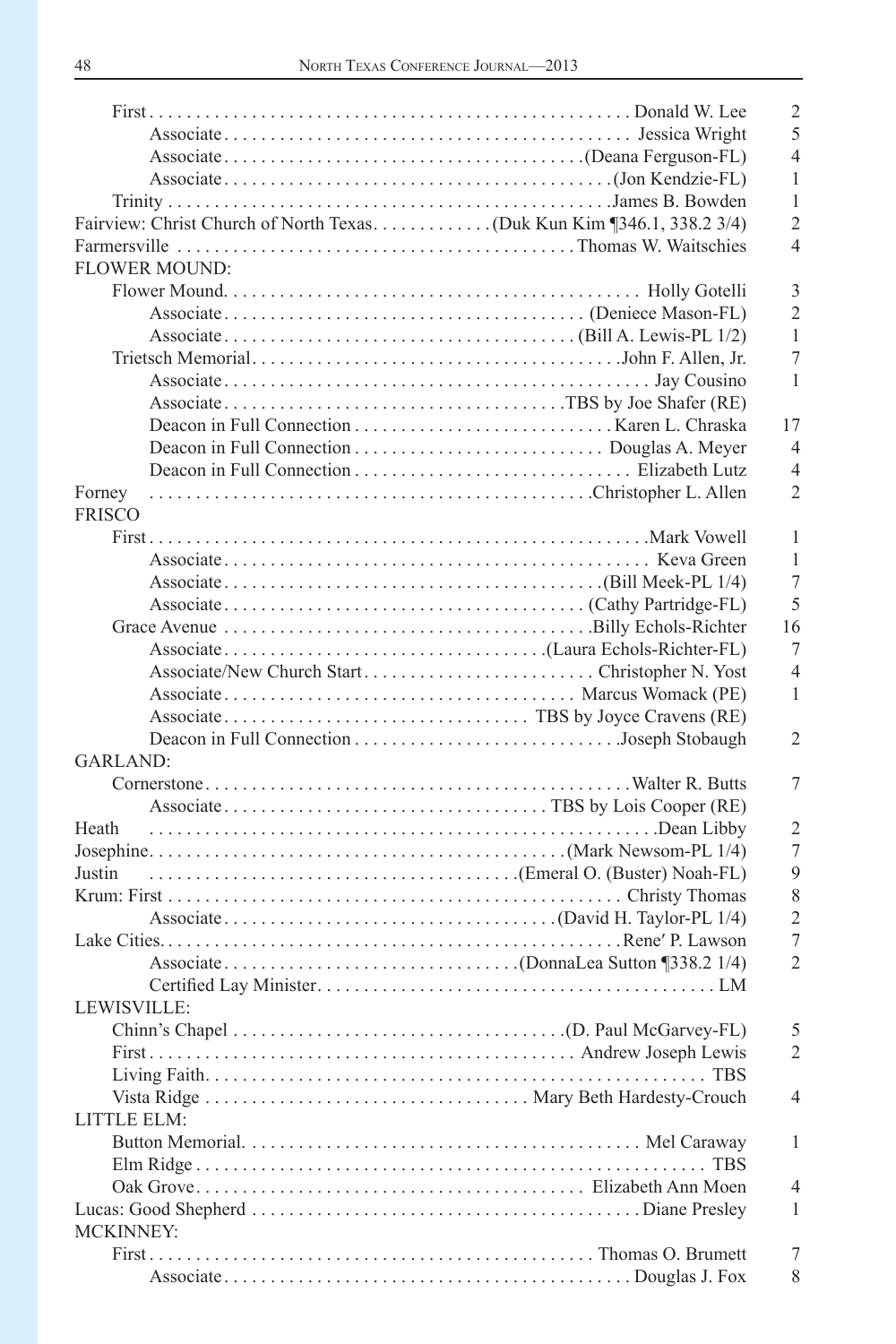|                                  | 5                |
|----------------------------------|------------------|
|                                  | $\overline{4}$   |
|                                  | $\overline{3}$   |
|                                  | $\overline{2}$   |
|                                  | 1                |
|                                  |                  |
|                                  | 5                |
|                                  | 3                |
|                                  | 1                |
|                                  | 6                |
|                                  | 6                |
|                                  |                  |
|                                  | 1<br>3           |
|                                  |                  |
| PLANO:                           |                  |
|                                  | 31               |
|                                  | 5                |
|                                  | 1                |
|                                  | $\mathbf{1}$     |
|                                  |                  |
|                                  |                  |
|                                  |                  |
|                                  | 1                |
|                                  | 1                |
|                                  | $\mathbf{1}$     |
|                                  | 16               |
|                                  |                  |
|                                  | 17               |
|                                  | $\overline{2}$   |
|                                  | $\overline{4}$   |
|                                  | 8                |
|                                  | 11               |
|                                  |                  |
|                                  | 28               |
|                                  | 8                |
|                                  |                  |
|                                  | 6                |
|                                  | $\overline{7}$   |
|                                  | $\overline{4}$   |
|                                  | 1                |
|                                  | 5                |
|                                  |                  |
|                                  | 9                |
| (Rocky Ellison-PL 1/2)<br>Ponder | $\boldsymbol{7}$ |
| Prosper                          | 1                |
|                                  | 1                |
|                                  | 8                |
|                                  | $\overline{4}$   |
|                                  | 17               |
|                                  | 8                |
|                                  | 5                |
|                                  | 5                |
|                                  | 6                |
|                                  | 3                |
|                                  | 1                |
|                                  |                  |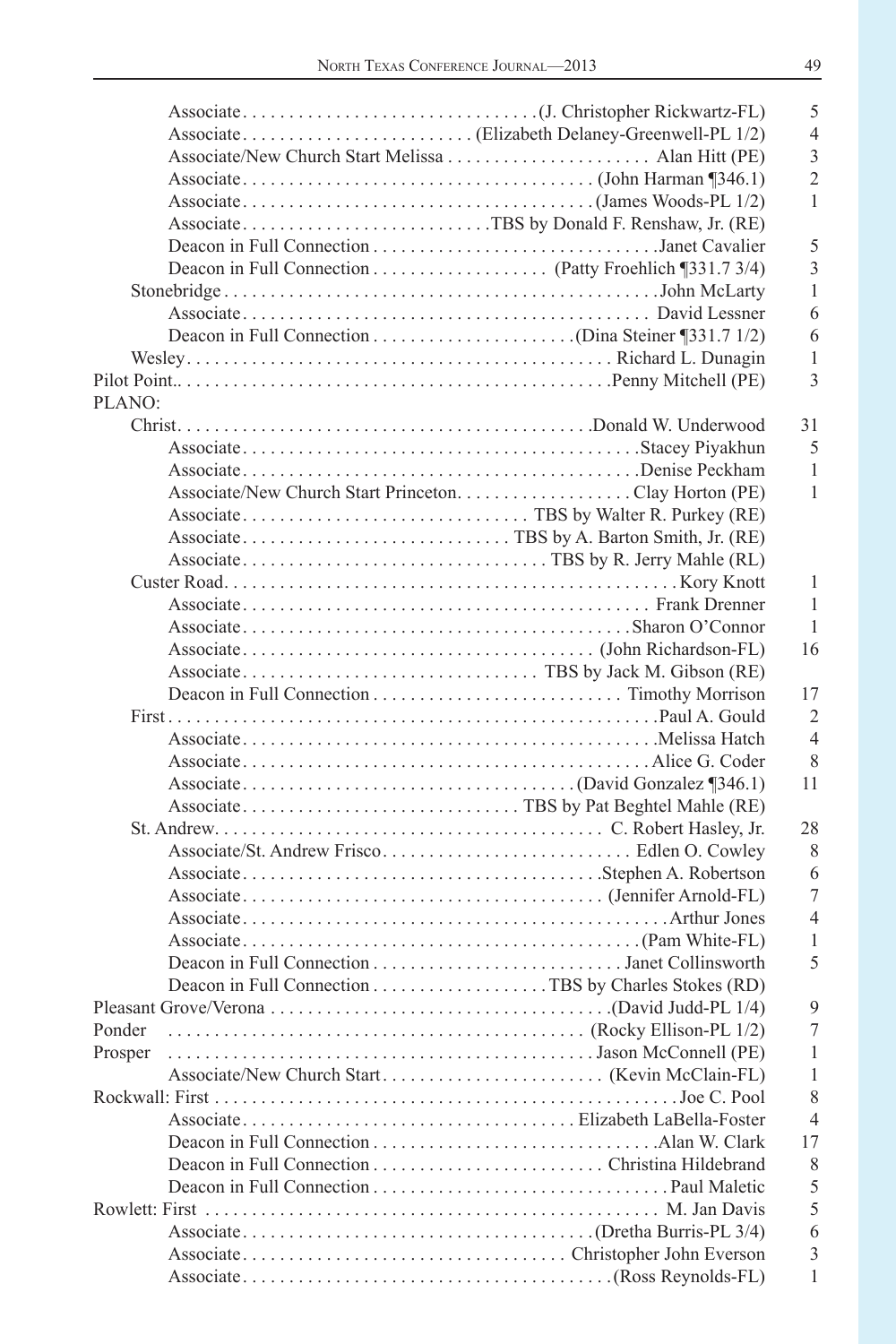|               |                                           | 1                             |
|---------------|-------------------------------------------|-------------------------------|
|               |                                           |                               |
| <b>SACHSE</b> |                                           |                               |
|               |                                           | 1                             |
|               |                                           | $\mathfrak{D}_{\mathfrak{p}}$ |
|               |                                           |                               |
| Sanger        |                                           | $\mathfrak{D}$                |
| Stony         |                                           | 1                             |
|               |                                           | 3                             |
|               | AssociateTBS by James Michael Miller (RE) |                               |
|               |                                           | 8                             |
|               |                                           | $\mathcal{D}$                 |
|               |                                           |                               |
| Wylie         |                                           | 7                             |
|               | AssociateTBS by John Earl Taylor (RE)     |                               |
|               |                                           |                               |

| Omar Hamid Al-Rikabi (PE) (¶326.2) Exec. Director, Univ. Arkansas Wesley Foundation            | 6              |
|------------------------------------------------------------------------------------------------|----------------|
| Marjorie T. Bishir, Deacon in Full Connection (1331.1a)  Assoc. Director,                      |                |
| Missional Outreach NTC                                                                         | 7              |
| Susan Bryan, Deacon in Full Connection (¶331.1a)CPE/Methodist Health Systems                   | 1              |
|                                                                                                | 3              |
| (Claudia Megan Davidson-FL) (¶316.1). TCU Wesley Foundation/Palmer House                       | 4              |
| Aleze Michelle Fulbright $(\sqrt{344.1a(1)})$ . Assoc. Director of Leadership Development, NTC | $\overline{4}$ |
|                                                                                                | 14             |
| Terrance L. Heislen, Deacon in Full Connection (¶331.1a) Voices Raising                        | 11             |
|                                                                                                | $\overline{2}$ |
|                                                                                                | $\overline{c}$ |
| Alyce M. McKenzie (¶344.1a(3)) Professor, Perkins School of Theology, SMU                      | 6              |
| Carol Montgomery (PE) (¶326) Denton/TWU Wesley Foundation                                      | 1              |
| Kristie J. Rosset (¶344.1b)Director of Min. & Learning, Sacred Places Inc., Hot Springs AR     | 12             |
| Jodi Smith $(\sqrt{344.1a(1)})$ Director of Connectional Resources and Treasurer, NTC          | 3              |
| Duane VanGiesen (RE). BOM Officer, Leadership Development, NTC                                 | 10             |
|                                                                                                | 2              |
|                                                                                                |                |

### CERTIFIED LAY MINISTER (LM) ASSIGNMENTS

### **NORTHWEST DISTRICT**

District Superintendent L. Marvin Guier, III 3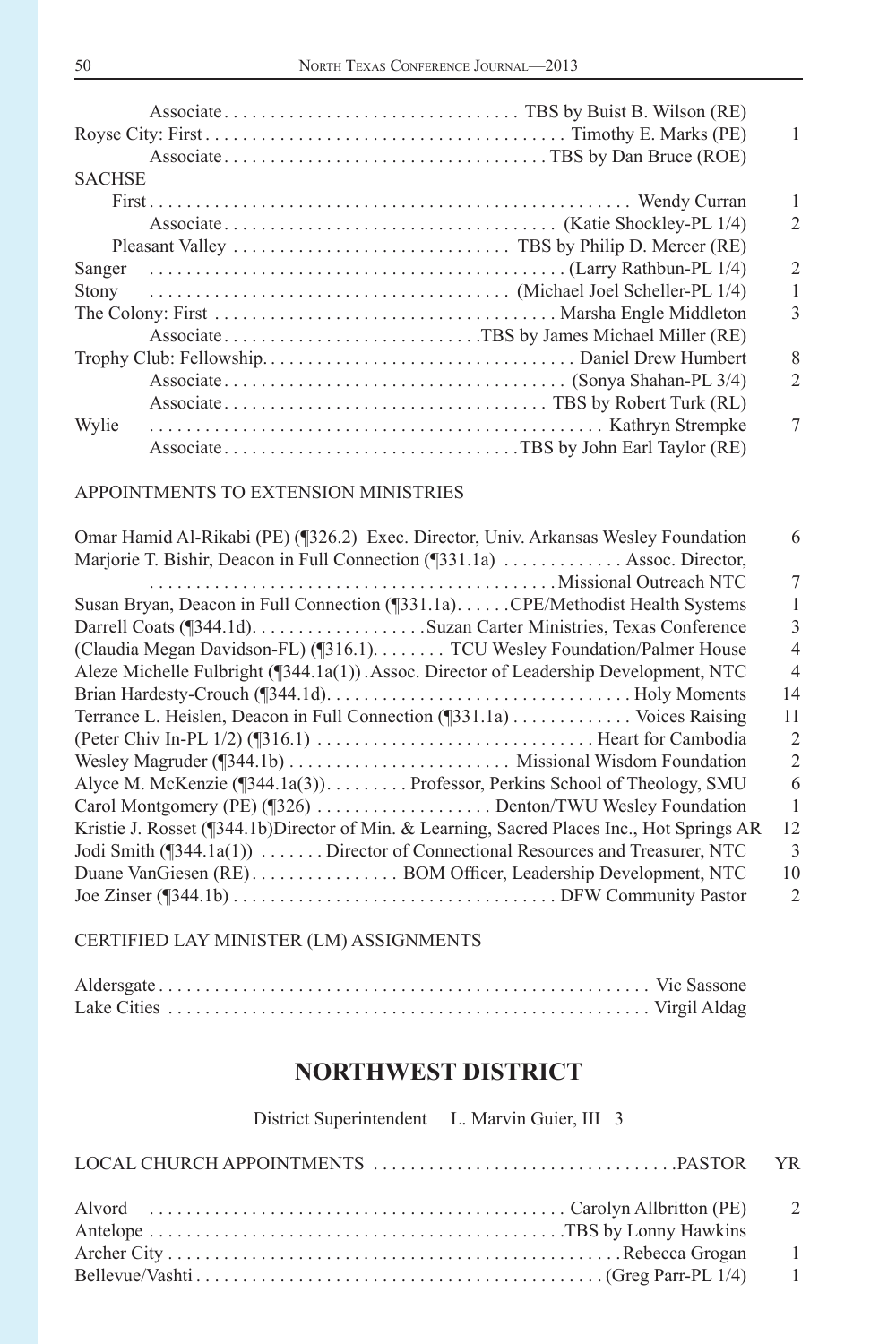| <b>Bells</b>                         | $\overline{4}$ |
|--------------------------------------|----------------|
| Bowie                                | 1              |
| Boyd                                 | $\overline{2}$ |
|                                      | 3              |
|                                      |                |
|                                      | 1              |
| <b>Byers</b>                         | $\overline{2}$ |
|                                      | 1              |
|                                      | $\overline{4}$ |
|                                      |                |
| DECATUR:                             |                |
|                                      | $\overline{2}$ |
|                                      | 1              |
|                                      | 3              |
| DENISON:                             |                |
|                                      |                |
|                                      |                |
|                                      |                |
|                                      |                |
|                                      | 3              |
|                                      | $\mathbf{1}$   |
| Electra<br>TBS by Robert W. Lee (RE) |                |
|                                      |                |
|                                      | $\overline{2}$ |
|                                      | $\mathbf{1}$   |
| <b>GAINESVILLE:</b>                  |                |
|                                      | 8              |
|                                      | 16             |
|                                      | 1              |
|                                      | $\mathbf{1}$   |
|                                      | $\mathbf{1}$   |
| Howe                                 | $\overline{2}$ |
|                                      | 5              |
|                                      | 3              |
|                                      | $\mathbf{1}$   |
|                                      | 3              |
|                                      | 10             |
|                                      | 5              |
|                                      |                |
| Sadler                               |                |
|                                      | 12             |
| <b>SHERMAN:</b>                      |                |
| First.<br>Chris Dowd                 | $\overline{1}$ |
|                                      | 1              |
|                                      |                |
|                                      |                |
|                                      | 1              |
|                                      | 3              |
|                                      |                |
|                                      | 3              |
|                                      |                |
|                                      | 6              |
| Tioga                                |                |
|                                      |                |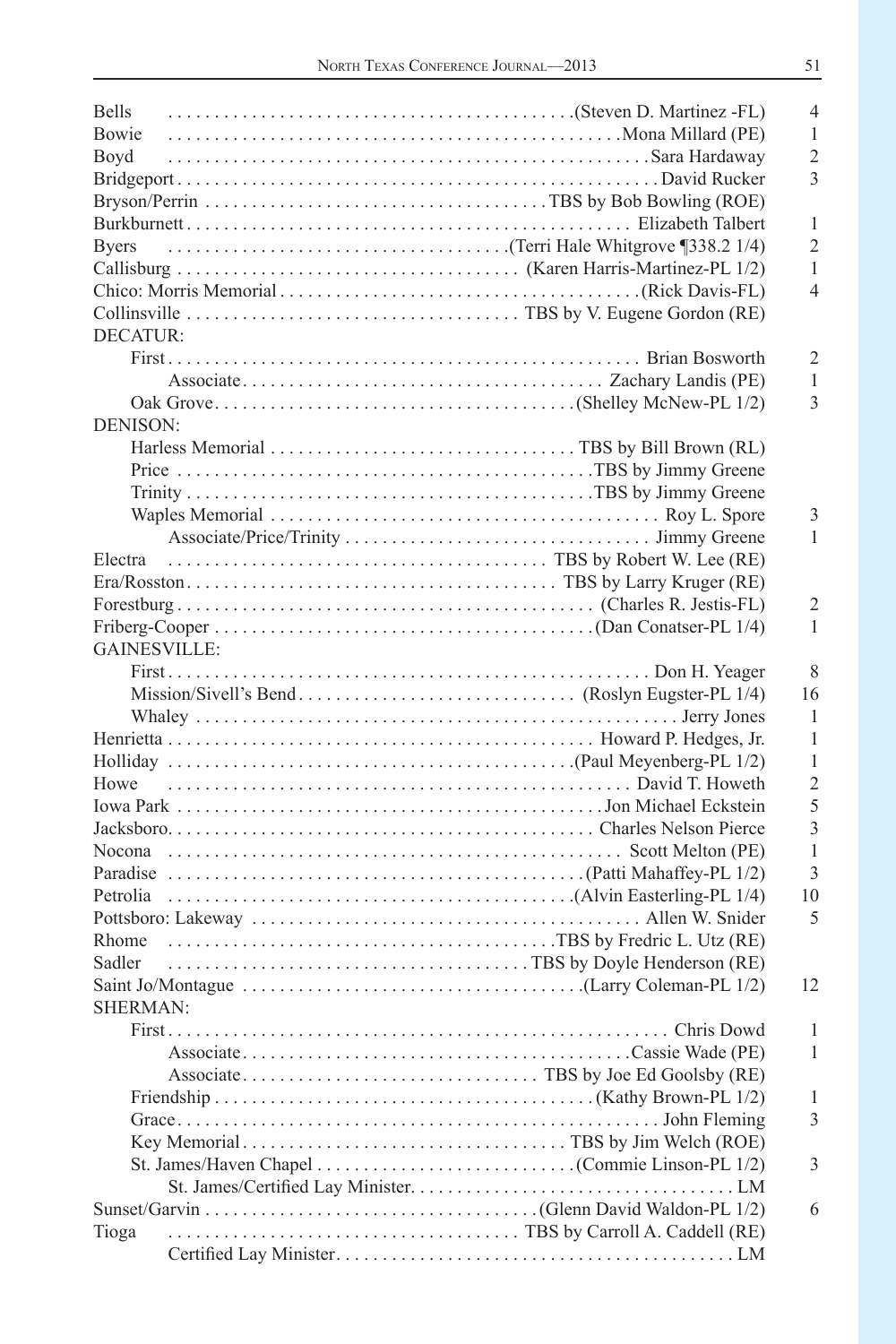|                                                                        | 3              |
|------------------------------------------------------------------------|----------------|
|                                                                        | 3              |
|                                                                        | $\overline{2}$ |
|                                                                        | 3              |
|                                                                        | 3              |
| WICHITA FALLS:                                                         |                |
|                                                                        |                |
|                                                                        |                |
|                                                                        | 8              |
|                                                                        |                |
|                                                                        | 3              |
|                                                                        |                |
|                                                                        |                |
|                                                                        |                |
|                                                                        |                |
|                                                                        | 1              |
|                                                                        | $\overline{2}$ |
| Associate/Mt. Calvary/Midwestern Wesley Foundation. (Cameron Greer-FL) | 1              |
|                                                                        | 3              |
|                                                                        |                |

| 16            |
|---------------|
| $\mathcal{D}$ |
|               |
| -5            |
|               |
| 3             |
|               |

#### CERTIFIED LAY MINISTER (LM) ASSIGNMENTS

| Tioga |  |  |  |  |
|-------|--|--|--|--|

### **SPECIAL APPOINTMENTS**

| Lisa Marshall Blaylock (NC) (1338.2) 1346.1 to Southwest Texas Conference | - 1            |
|---------------------------------------------------------------------------|----------------|
|                                                                           | - 9            |
|                                                                           | -1             |
|                                                                           | -3             |
|                                                                           | 2              |
|                                                                           | $\overline{4}$ |
|                                                                           | $\overline{1}$ |

### MILITARY CHAPLAINS:

Leslie A. Janovec . . . . . . . . . . . . . . . . . . . . US Air Force (¶344.1b). . . . . . . . . . . . . . . ME 18

### DISCONTINUANCE FROM PROVISIONAL MEMBERSHIP (¶327.6)

| Dennis Cates | NW | Michael Rowe |  |
|--------------|----|--------------|--|
| Paul Kong    | МF |              |  |